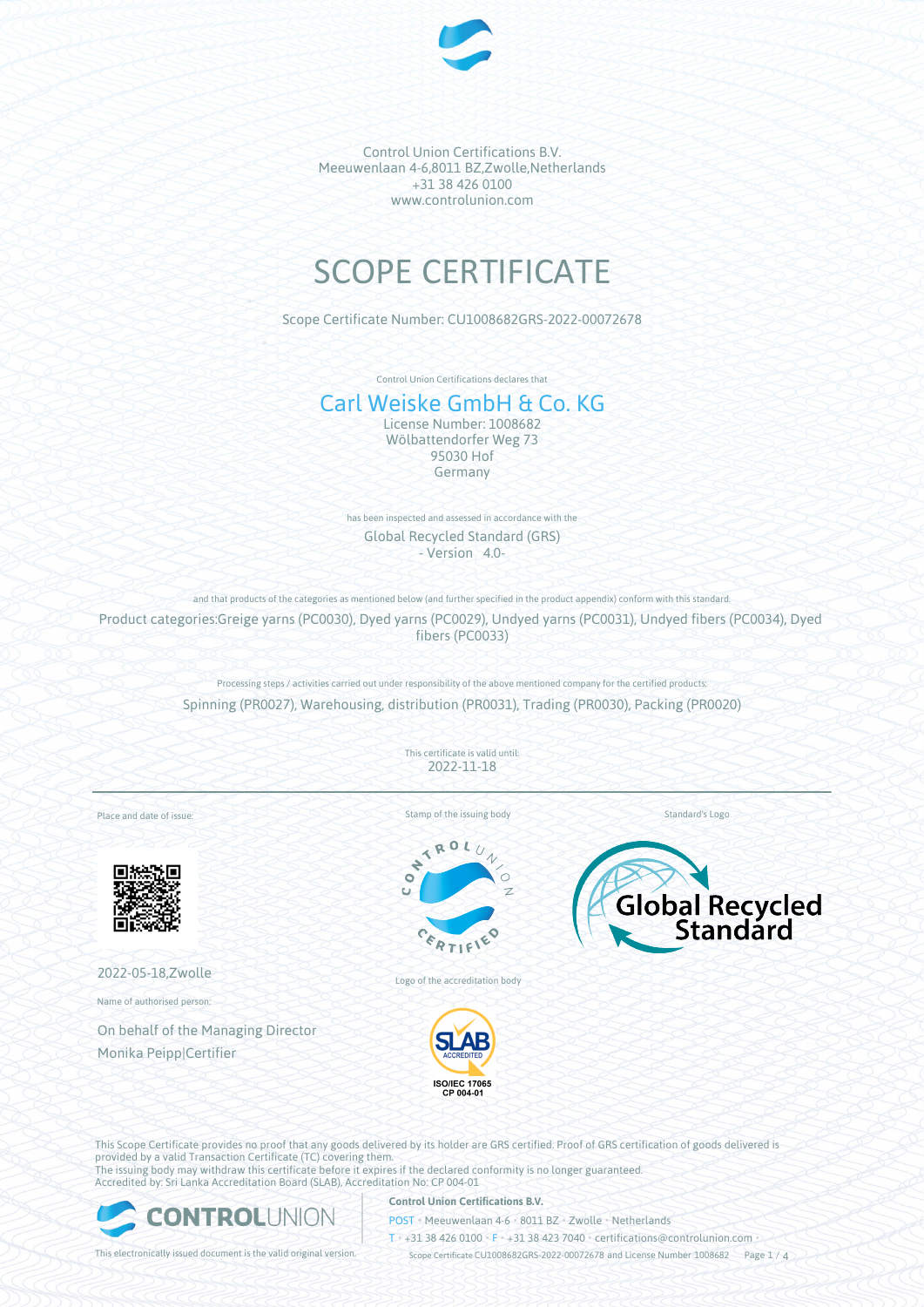

## **Carl Weiske GmbH & Co. KG Global Recycled Standard (GRS)**

# **Products Appendix to Certificate no.CU1008682GRS-2022-00072678**

In specific the certificate covers the following products:

| <b>Product category</b> | <b>Product details</b>         | <b>Material composition</b>                                               | Label grade   |
|-------------------------|--------------------------------|---------------------------------------------------------------------------|---------------|
| Dyed fibers (PC0033)    | Staple fibers (PD0079)         | 100.0%Recycled post-consumer Polyester (RM0313)                           | Post-Consumer |
| Dyed yarns (PC0029)     | Carded yarns (PD0067)          | 80.0%Polyester (RM0186)<br>20.0%Recycled post-consumer Polyester (RM0313) | Post-Consumer |
| Dyed yarns (PC0029)     | Carded yarns (PD0067)          | 60.0%Recycled post-consumer Polyester (RM0313)<br>40.0%Polyester (RM0186) | Post-Consumer |
| Dyed yarns (PC0029)     | Carded yarns (PD0067)          | 40.0%Polyester (RM0186)<br>60.0%Recycled post-consumer Polyester (RM0313) | Post-Consumer |
| Dyed yarns (PC0029)     | Carded yarns (PD0067)          | 80.0%Polyester (RM0186)<br>20.0%Recycled post-consumer Polyester (RM0313) | Post-Consumer |
| Dyed yarns (PC0029)     | Filament (PD0069)              | 100.0%Recycled post-consumer Polyester (RM0313)                           | Post-Consumer |
| Greige yarns (PC0030)   | Carded yarns (PD0067)          | 100.0%Recycled post-consumer Polyester (RM0313)                           | Post-Consumer |
| Greige yarns (PC0030)   | Filament (PD0069)              | 100.0%Recycled post-consumer Polyester (RM0313)                           | Post-Consumer |
| Greige yarns (PC0030)   | Carded yarns (PD0067)          | 40.0%Polyester (RM0186)<br>60.0%Recycled post-consumer Polyester (RM0313) | Post-Consumer |
| Greige yarns (PC0030)   | Carded yarns (PD0067)          | 50.0%Polyester (RM0186)<br>50.0%Recycled post-consumer Polyester (RM0313) | Post-Consumer |
| Greige yarns (PC0030)   | Carded yarns (PD0067)          | 35.0%Cotton (RM0102)<br>65.0%Recycled post-consumer Polyester (RM0313)    | Post-Consumer |
| Greige yarns (PC0030)   | Carded yarns (PD0067)          | 80.0%Polyester (RM0186)<br>20.0%Recycled post-consumer Polyester (RM0313) | Post-Consumer |
| Greige yarns (PC0030)   | Normally combed yarns (PD0102) | 20.0%Recycled pre-consumer Cotton (RM0106)<br>80.0%Cotton (RM0102)        | Pre-Consumer  |
| Undyed fibers (PC0034)  | Staple fibers (PD0079)         | 100.0%Recycled post-consumer Polyester (RM0313)                           | Post-Consumer |
| Undyed yarns (PC0031)   | Carded yarns (PD0067)          | 100.0%Recycled post-consumer Polyester (RM0313)                           | Post-Consumer |
| Undyed yarns (PC0031)   | Filament (PD0069)              | 100.0%Recycled post-consumer Polyester (RM0313)                           | Post-Consumer |

Products made with Organic fibers are also certified to the Organic Content Standard or Global Organic Textile Standard.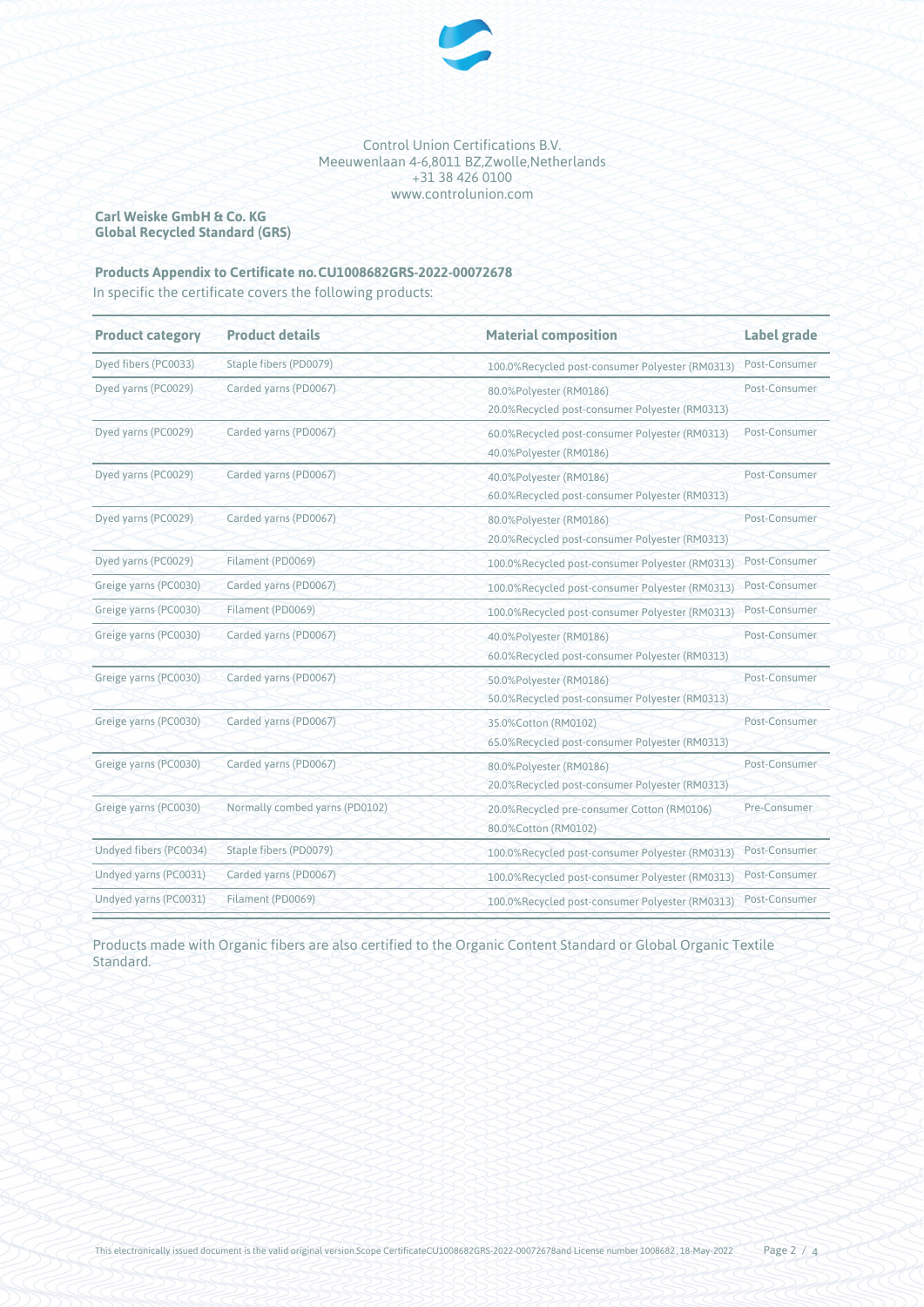

**Carl Weiske GmbH & Co. KG Global Recycled Standard (GRS)**

Place and date of issue:



2022-05-18,Zwolle

Name of authorised person:

On behalf of the Managing Director Monika Peipp|Certifier





Standard's logo

Logo of the accreditation body